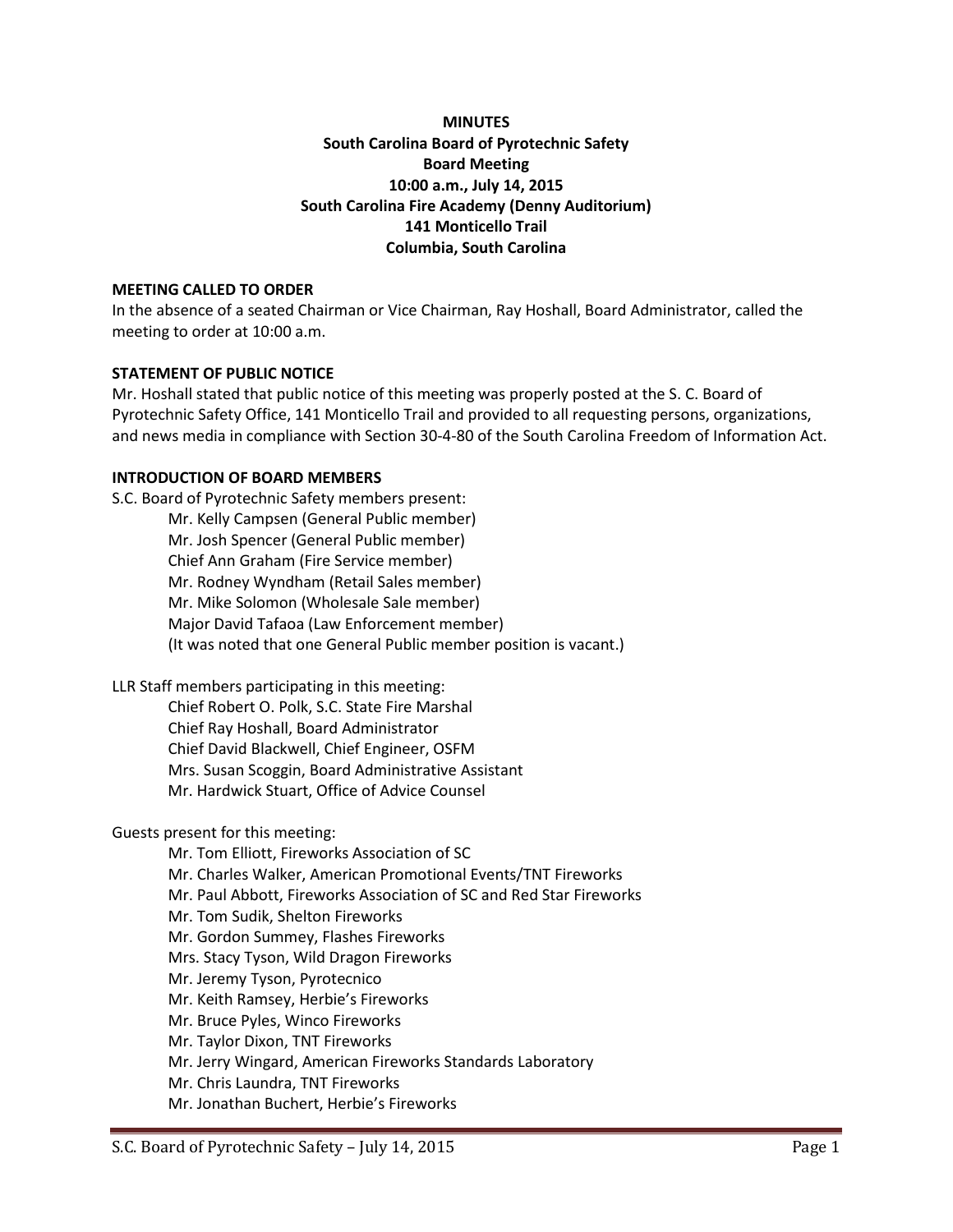### **ELECTION OF CHAIRMAN AND VICE CHAIRMAN**

Mr. Hoshall opened the floor for nominations for Board Chairman to serve for a period of one year. Mr. Wyndham was nominated by Mr. Solomon. The nomination was seconded by Major Tafaoa. A voice vote was taken and Mr. Wyndham was elected unanimously.

Mr. Hoshall opened the floor for nominations for Board Vice Chairman to serve for a period of one year. Chief Graham was nominated by Mr. Tafaoa. The nomination was seconded by Mr. Wyndham. A voice vote was taken and Chief Graham was elected unanimously.

Mr. Hoshall congratulated the newly elected Board officers and turned the meeting over to Chairman Wyndham.

### **APPROVAL OF AGENDA**

**Motion:** To approve the agenda as written. Chief Graham/Major Tafaoa/Approved.

### **APPROVAL OF APRIL 3, 2013 MEETING MINUTES**

**Motion:** To approve the minutes from the April 3, 2013 meeting. Mr. Spencer/Mr. Campsen/Approved.

#### **MANAGEMENT REPORT**

In addressing the OSFM Policies and Procedures on Inspection of Fireworks Facilities, Chief Robert Polk, S.C. State Fire Marshal, stated that the overarching umbrella of the OSFM mission, contrary to popular belief, is that the OSFM does not exist to put anyone out of business. In fact, the opposite is true. The goal is to ensure that people can maintain their business, have business continuity, and have a business that is sustainable. The question is why then is the OSFM viewed as the enforcement arm of the pyrotechnic community? Chief Polk stated that in his mind, it is a pretty simple analogy. To make sure that business can continue, OSFM must be diligent to do their best to prevent a tragedy or a catastrophic event. Statistically, 85% of all small and medium size businesses never recover, never reopen, after a catastrophic fire related event. The OSFM's role is to help you and to help ensure that you operate in a safe manner so you can continue doing what it is that you want to do. For example, our March 16, 2015 letter explained how we are moving forward in the inspection process. As we all know there are two concurrent documents involved: the 2006 NFPA Standard 1124 and the 2012 International Fire Code. There are variations between the two documents, and that is where the State Fire Marshal gets involved and issues policies on how the OSFM will move forward and implement the provisions of those documents. That was the intent of the March  $16<sup>th</sup>$  letter. This policy was the most visible and most miscommunicated document coming out of our office in quite awhile. The letter speaks significantly to various types of exit arrangements. Chief Polk continued that OSFM was asked early on where did this policy come from, for example the number 3 for the maximum number of occupants inside of a stand? This comes directly from the IFC, which the State Fire Marshal is obligated by State Statute to enforce these provisions. In analyzing the Code, there may be some confliction with how we handled it in the past and how it speaks to NFPA 1124. We must construct a methodology moving forward that provides the pyrotechnic industry in South Carolina with the best of both worlds. In other words, take the components of the IFC and the components of NFPA 1124 and mold them into a position paper on how we would apply them. The letter developed a formula relating to the size of the stands, the number of occupants in the stand, and what we would be willing to accept as exits. Chief Polk reminded everyone that we can all read the prescriptive code, it is clear. However the problem occurs when we try to blanket the landscape and make everything fall into the same little box.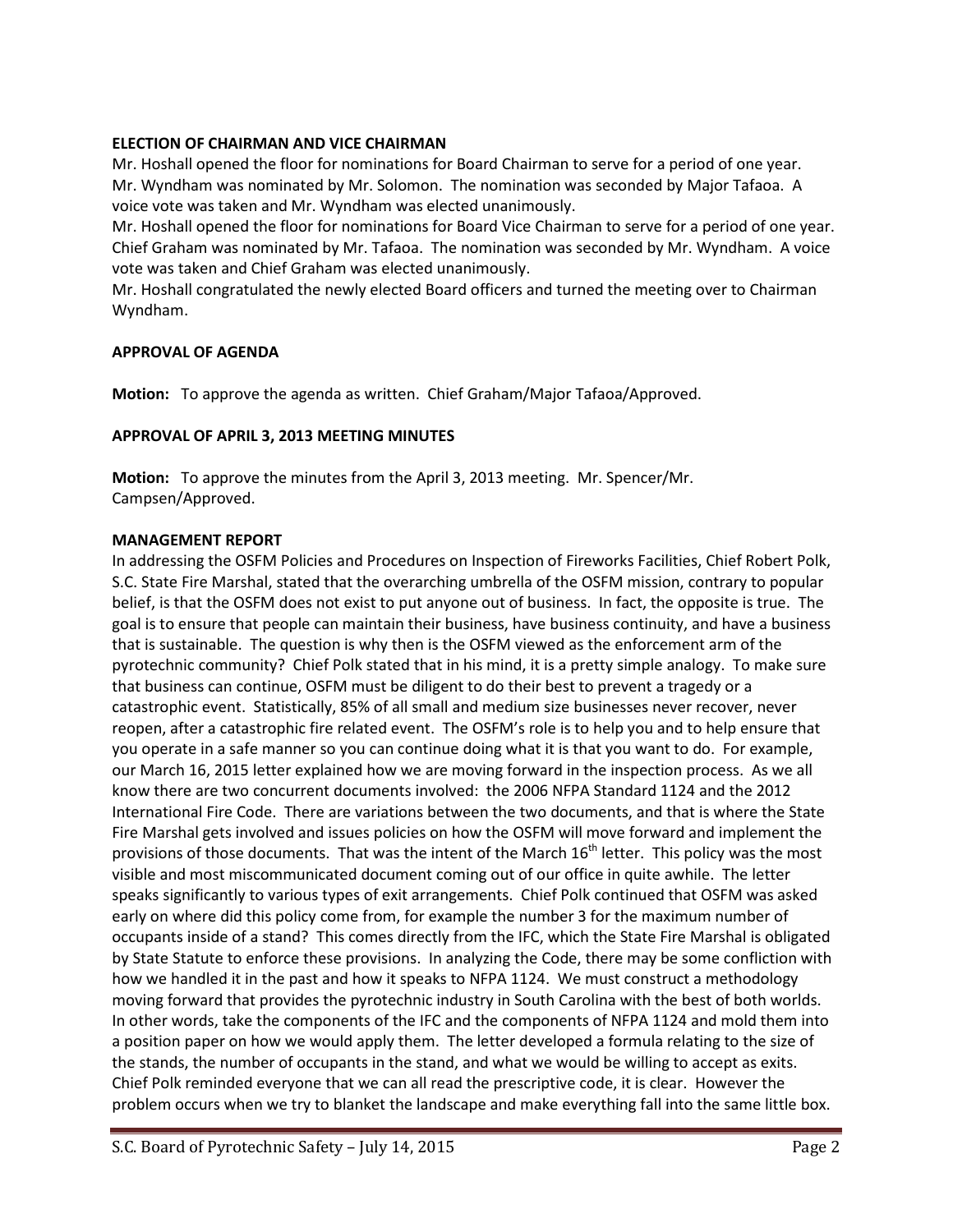We have widespread compliance with the requirements of both documents (the International Fire Code and NFPA Standard 1124). We are fortunate in our state that there are those in the pyrotechnic industry that are doing the right thing, or are willing to do the right thing when informed of the requirements, and we see a lot of voluntary compliance. The OSFM also reached out into the future, knowing that some of these items could not be accomplished in the next 30 days, so we reached out until November 1, 2016 (almost 18 months from now), trying to allow everybody time to be able to comply. Having just come through the July selling season, no one was put out of business; no one was denied the opportunity to do business. Some folks received some inspection reports that noted some non-compliance, but they were still issued permits and allowed to operate. OSFM is going to continue to work with people. We believe strongly that education is a better tool than outright enforcement. When given the information, the potential consequences of a bad outcome, and why the codes and standards say what they say, we're getting wide spread compliance. Chief Polk did admit that OSFM looks at things differently than the rest of the world because, unfortunately, we have been on the wrong end of some negative consequences, not only in the pyrotechnic field, but in every field that we are involved in protecting.

Mr. Hoshall continued the Management Report, speaking on the Status of Fireworks Licensing and Permitting. He referred members to the appropriate tab in their member manuals for the 2013, 2014, and 2015 year-to-date statistics. In summary, in the summer of 2013 (July  $4^{th}$  selling season), OSFM issued 647 permits. In the fall of 2013 (New Years and August Annual Renewals) there were 802 permits issued, for a total of 1,448 permits in all. In 2014 that total increased to 1, 503 permits. From January 1, 2015 through July 11, 2015 a total of 693 permits were issued. The member manual also contained a summary of sales chart showing graphically showing the increases for every year, plus a breakdown of sales by county. With regard to Board Member changes, Mr. Hoshall provided the following updates. There have been four (4) new Board Members appointed by Governor Haley. Mr. Mike Solomon was appointed as the Wholesale member to replace Mrs. Angela Renfrow who passed away since the last Board meeting. Mr. Josh Spencer was appointed as a General Public member to replace Mr. Charles Lipscomb who resigned from the Board, Mr. Kelly Campsen was appointed as a General Public member to replace Mr. Martin (who has been gone from the Board for many years), and Chief Ann Graham was appointed as the Fire Service member to replace Mr. Larry Godfrey who retired from his fire service employment rendering him disqualified from filling that position. There is one Public member vacancy awaiting a new appointment by Governor Haley, to replace Mr. John Armstrong who resigned from the Board.

Chief Blackwell concluded the Management Report, addressing the Status of the Fire Marshal Rules & Regulations and the 2015 ICC Code Adoption by the S.C. Building Codes Council. The new State Fire Marshal Rules and Regulations were published in the *State Register* on June 26, 2015 and are now in effect. These regulations can be found on the OSFM web site and in the S.C. Code of Regulations on the State Legislatures web site. There were no substantial changes made to the Fireworks and Pyrotechnics subarticle (Subarticle 6), only minor editorial changes. The S.C. Building Codes Council is in the process for adopting the 2015 ICC family of Codes and the National Electrical Code. The earliest possible date that the Building Codes Council could adopt the2015 ICC Codes is July 1, 2016. It should be noted that 2006 NFPA Standard 1124 is still the referenced standard in the 2015 IFC.

# **NEW BUSINESS**

Chairman Wyndham called for new business as included in the agenda. The item on the agenda was an email received by the Board Administrator from Mr. Solomon representing Fireworks Over America. The email addressed several questions regarding the March 16, 2015 letter issued by OSFM. Mr.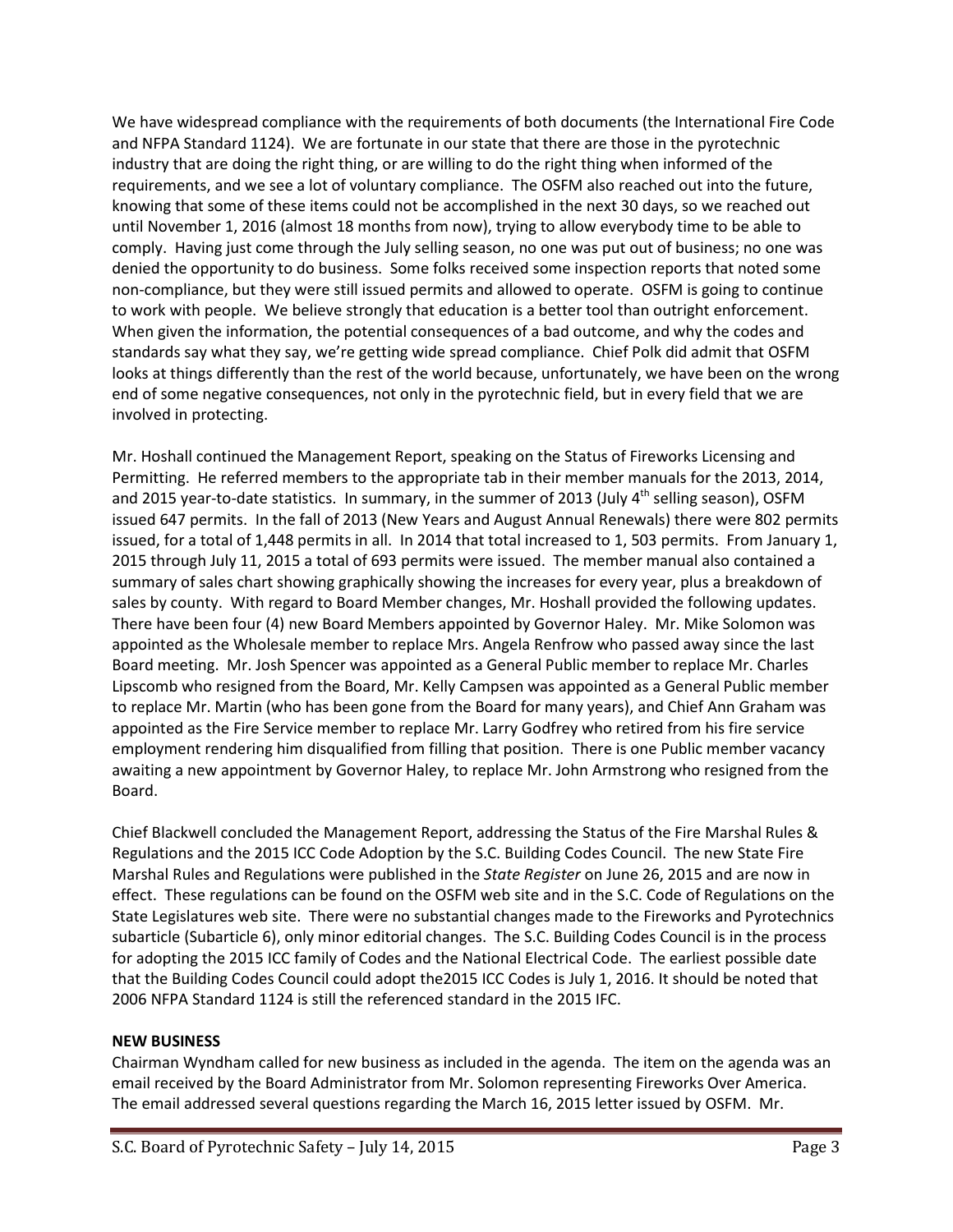Solomon commented that Chief Polk addressed many of the concerns during the Management Report. Chairman Wyndham read the email for the benefit of those members of the public in attendance. Chief Polk responded to the questions relating to when the decision was voted on by the Board, by stating that it was not a Board issue, but a matter of inspection procedures and the figures relating to occupant load came straight from the Code. Chairman Wyndham referred Board members to their manual for copies of all of the pertinent code references. The Chairman also clarified one of the questions relating to security personnel working outside the stand that they did not count as one of the three personnel working inside of the stand.

# **PUBLIC COMMENTS**

Chairman Wyndham opened the meeting for comments from the public. He advised all Board members that they may engage in conversation with speakers, but that no Board action could be taken on any of the public comments. Mr. Stuart, LRR Advice Counsel to the Board concurred with that statement, and advised that under new statutory guidance, changes can only be made to the agenda to allow for action, with a 2/3 vote, and the change must be of an emergency nature.

Mr. Tom Elliott, representing the Fireworks Association of South Carolina, stated that he was glad to be present, and had been involved with this Board since its creation.

Mr. Charles Walker, Director of Compliance for American Promotional Event/TNT Fireworks, asked what is being done to modify the IFC so that it is not in conflict with NFPA Standard 1124. Chief Polk responded that these are two separate documents from two separate and independent entities. NFPA promulgates a Standard and the ICC promulgates a Code. ICC Codes do reference various Standards such as NFPA. The last recognized standard for NFPA 1124 is the 2006 edition. NFPA is not in the process of promulgating a new edition of NFPA Standard 1124. Chief Polk continued that the process for modifying the IFC would be to submit proposed changes for the IFC to the ICC for discussion and action at the next ICC Code Hearings. Mr. Walker then asked about possible statewide modifications to the IFC at the South Carolina level. Chef Polk discussed the statewide code modification process and Chief Engineer Blackwell added that April 1, 2015 was the cutoff date for proposed statewide modification submission for the 2015 IFC. Mr. Walker then stated that the pyrotechnic industry has concerns that NFPA has taken a "head in the sand" approach to regulating the industry. The industry just wants to know what the rules are. The American Pyrotechnics Association (APA) is attempting to develop a Retail Fireworks Sales Standard. He acknowledged that NFPA will not be issuing a newer edition of NFPA 1124 anytime soon. The pyrotechnics industry is concerned about the retail sales of fireworks being lumped in to a code of generalized industry. Chief Polk stated that the purpose of the March 16<sup>th</sup> letter was to homogenize the exits issue. Chairman Wyndham added that he as thankful for the letter because it gave clarity to the issue. He indicated that there will be a small percentage of the industry that is never going to be in compliance, and that is bad for the industry and for those that are in compliance. For Chairman Wyndham, the biggest issue for him personally, is that it is not an "us" versus "them" issue, it is an "all" issue. A catastrophic event is bad for the state and it is bad for the industry. He doesn't want anyone to be endangered. To him, it is working collectively with the Board and the OSFM to determine what we want the pyrotechnic industry to look like in 10 years. Chairman Wyndham wants the retailers to be safer in 10 years than they are today. It is a work in progress. Mr. Elliott reminded members of the Board of the challenges faced by the Chairman Wyndham in years past with the Zoning Officials in North Augusta. He persevered, and eventually won his argument to open his store in North Augusta.